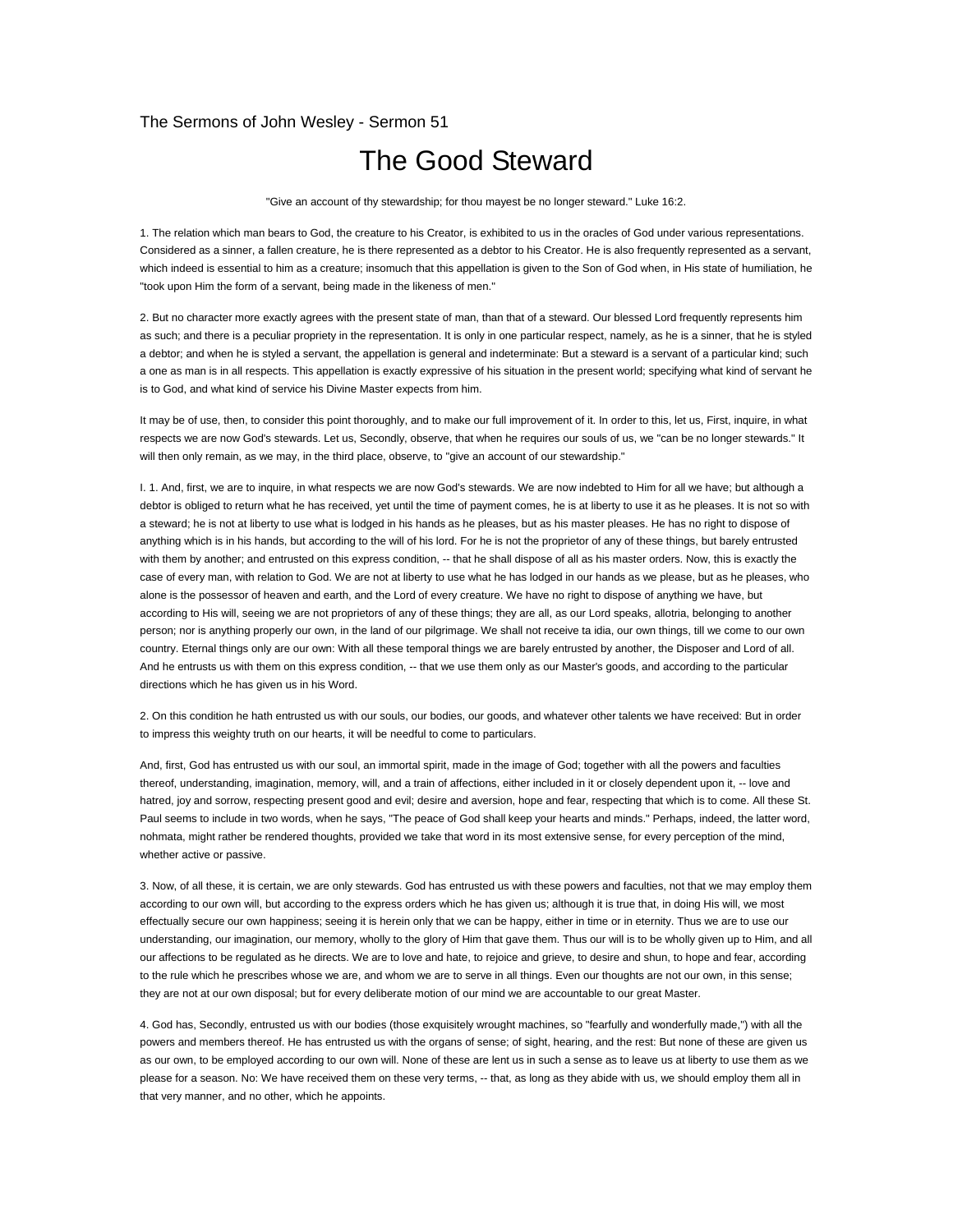5. It is on the same terms that he has imparted to us that most excellent talent of speech. "Thou hast given me a tongue," says the ancient writer, "that I may praise Thee therewith." For this purpose was it given to all the children of men, -- to be employed in glorifying God. Nothing, therefore, is more ungrateful or more absurd, than to think or say, "Our tongues are our own." That cannot be, unless we have created ourselves, and so are independent on the Most High. Nay, but "it is he that hath made us, and not we ourselves;" the manifest consequence is, that he is still Lord over us, in this as in all other respects. It follows, that there is not a word of our tongue for which we are not accountable to Him.

6. To Him we are equally accountable for the use of our hands and feet, and all the members of our body. These are so many talents which are committed to our trust, until the time appointed by the Father. Until then, we have the use of all these; but as stewards, not as proprietors; to the end we should "render them, not as instruments of unrighteousness unto sin, but as instruments of righteousness unto God."

7. God has entrusted us, Thirdly, with a portion of worldly goods; with food to eat, raiment to put on, and a place where to lay our head; with not only the necessaries, but the conveniences, of life. Above all, he has committed to our charge that precious talent which contains all the rest, -- money: Indeed it is unspeakably precious, if we are wise and faithful stewards of it; if we employ every part of it for such purposes as our blessed Lord has commanded us to do.

8. God has entrusted us, Fourthly, with several talents which do not properly come under any of these heads. Such is bodily strength; such are health, a pleasing person, an agreeable address; such are learning and knowledge, in their various degrees, with all the other advantages of education. Such is the influence which we have over others, whether by their love and esteem of us, or by power; power to do them good or hurt, to help or hinder them in the circumstances of life. Add to these, that invaluable talent of time, with which God entrusts us from moment to moment. Add, lastly, that on which all the rest depend, and without which they would all be curses, not blessings; namely, the grace of God, the power of his Holy Spirit, which alone worketh in us all that is acceptable in his sight.

II. 1. In so many respects are the children of men stewards of the Lord, the Possessor of heaven and earth: So large a portion of His goods, of various kinds, hath he committed to their charge. But it is not for ever, nor indeed for any considerable time: We have this trust reposed in us only during the short, uncertain space that we sojourn here below; only so long as we remain on earth, as this fleeting breath is in our nostrils. The hour is swiftly approaching, it is just at hand, when we "can be no longer stewards!" The moment the body "returns to the dust as it was, and the spirit to God that gave it," we bear that character no more; the time of our stewardship is at an end. Part of those goods wherewith we were before entrusted are now come to an end; at least, they are so with regard to us; nor are we longer entrusted with them: And that part which remains can no longer be employed or improved as it was before.

2. Part of what we were entrusted with before is at an end, at least with regard to us. What have we to do, after this life, with food, and raiment, and houses, and earthly possessions The food of the dead is the dust of the earth; they are clothed only with worms and rottenness. They dwell in the house prepared for all flesh; their lands know them no more: All their worldly goods are delivered into other hands, and they have "no more portion under the sun."

3. The case is the same with regard to the body. The moment the spirit returns to God, we are no longer stewards of this machine, which is then sown in corruption and dishonour. All the parts and members of which it was composed lie mouldering in the clay. The hands have no longer power to move; the feet have forgot their office; the flesh, sinews, and bones, are all hastening to be dissolved into common dust.

4. Here end also the talents of a mixed nature; our strength, our health, our beauty, our eloquence, and address, our faculty of pleasing or persuading, or convincing others. Here end, likewise, all the honours we once enjoyed, all the power which was lodged in our hands, all the influence which we once had over others, either by the love or the esteem which they bore us. Our love, our hatred, our desire, is perished: None regard how we were once affected toward them. They look upon the dead as neither able to help nor hurt them; so that "a living dog is better than a dead lion."

5. Perhaps a doubt may remain concerning some of the other talents wherewith we are now entrusted, whether they will cease to exist when the body returns to dust or only cease to be improvable. Indeed, there is no doubt but the kind of speech which we now use, by means of these bodily organs, will then be entirely at an end, when those organs are destroyed. It is certain, the tongue will no more occasion any vibrations in the air; neither will the ear convey these tremulous motions to the common sensory. Even the sonus exilis, the low, shrill voice, which the poet supposes to belong to a separate spirit, we cannot allow to have a real being; it is a mere flight of imagination. Indeed, it cannot be questioned, but separate spirits have some way to communicate their sentiments to each other; but what inhabitant of flesh and blood can explain that way What we term "speech," they cannot have: So that we can no longer be stewards of this talent when we are numbered with the dead.

6. It may likewise admit of a doubt, whether our senses will exist, when the organs of sense are destroyed. Is it not probable, that those of the lower kind will cease -- the feeling, the smell, the taste -- as they have a more immediate reference to the body, and are chiefly, if not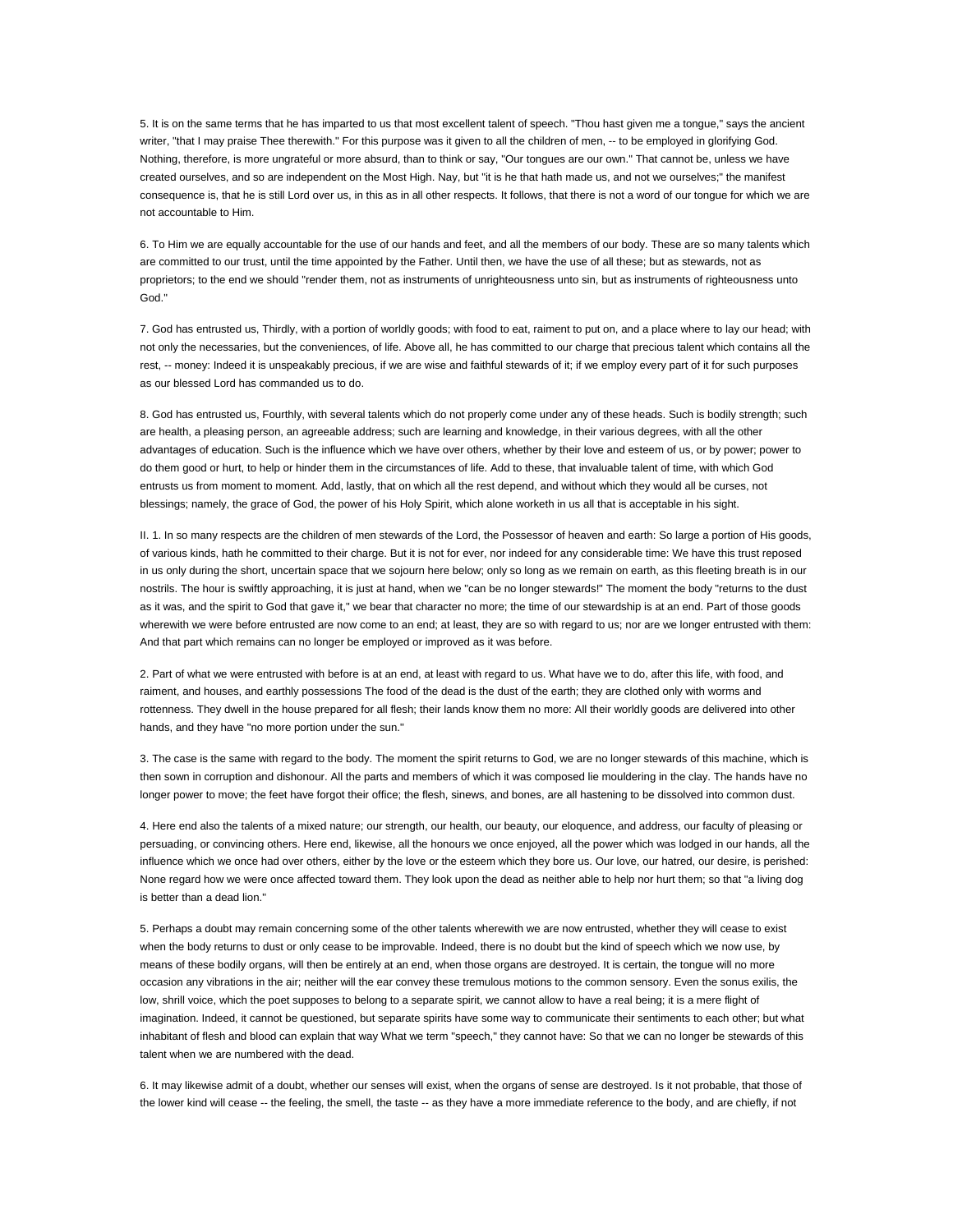wholly, intended for the preservation of it But will not some kind of sight remain, although the eye be closed in death And will there not be something in the soul equivalent to the present sense of hearing Nay, is it not probable, that these will not only exist in the separate state, but exist in a far greater degree, in a more eminent manner, than now, when the soul, disentangled from its clay, is no longer "a dying sparkle in a cloudy place;" when it no longer "looks through the windows of the eye and ear;" but rather is all eye, all ear, all sense, in a manner we cannot yet conceive And have we not a clear proof of the possibility of this, of seeing without the use of the eye, and hearing without the use of the ear yea, and earnest of it continually For does not the soul see, in the clearest manner, when the eye is of no use; namely, in dreams Does she not then enjoy the faculty of hearing, without any help from the ear But however this be, certain it is, that neither will our senses, any more than our speech, be entrusted to us in the manner they are now, when the body lies in the silent grave.

7. How far the knowledge or learning which we have gained by education will then remain, we cannot tell. Solomon indeed says, "There is no work, nor device, nor knowledge, nor wisdom, in the grave, whither thou goest." But it is evident, these words cannot be understood in an absolute sense. For it is so far from being true that there is no knowledge after we have quitted the body, that the doubt lies on the other side, whether there be any such thing as real knowledge till then; whether it be not a plain sober truth, not a mere poetical fiction, that

All these shadows which for things we take, Are but the empty dreams, which in death's sleep we make;

only excepting those things which God Himself has been pleased to reveal to man. I will speak for one. After having sought for truth, with some diligence, for half a century, I am, at this day, hardly sure of anything but what I learn from the Bible. Nay, I positively affirm, I know nothing else so certainly, that I would dare to stake my salvation upon it.

So much, however, we may learn from Solomon's words, that "there is no" such "knowledge or wisdom in the grave," as will be of any use to an unhappy spirit; "there is no device" there, whereby he can now improve those talents with which he was once entrusted. For time is no more; the time of our trial for everlasting happiness or misery is past. Our day, the day of man, is over; the day of salvation is ended! Nothing now remains but the "day of the Lord," ushering in wide, unchangeable eternity!

8. But still, our souls, being incorruptible and immortal, of a nature "little lower than the angels" (even if we are to understand that phrase of our original nature, which may well admit of a doubt,) when our bodies are mouldered into earth, will remain with all their faculties. Our memory, our understanding, will be so far from being destroyed, yea, or impaired, by the dissolution of the body, that, on the contrary, we have reason to believe, they will be inconceivably strengthened. Have we not the clearest reason to believe, that they will then be wholly freed from those defects which now naturally result from the union of the soul with the corruptible body It is highly probable, that, from the time these are disunited, our memory will let nothing slip; yea, that it will faithfully exhibit everything to our view which was ever committed to it. It is true, that the invisible world is, in Scripture, termed "the land of forgetfulness;" or, as it is still more strongly expressed in the old translation, "the land where all things are forgotten." They are forgotten; but by whom Not by the inhabitants of that land, but by the inhabitants of the earth. It is with regard to them that the unseen world is "the land of forgetfulness." All things therein are too frequently forgotten by these; but not by disembodied spirits. From the time they have put off the earthly tabernacle, we can hardly think they forget anything.

9. In like manner, the understanding will, doubtless, be freed from the defects that are now inseparable from it. For many ages it has been an unquestioned maxim, humanum est errare et nescire; -- ignorance and mistake are inseparable from human nature. But the whole of this assertion is only true with regard to living men; and holds no longer than while "the corruptible body presses down the soul." Ignorance, indeed, belongs to every finite understanding (seeing there is none beside God that knoweth all things;) but not mistake: When the body is laid aside, this also is laid aside, for ever.

10. What then can we say to an ingenious man, who has lately made a discovery, that disembodied spirits have not only no senses (not even sight or hearing,) but no memory or understanding; no thought or perception; not so much as a consciousness of their own existence! that they are in a dead sleep from death to the resurrection! Consanguineus lethi sopor indeed! Such a sleep we may call "a near kinsman of death," if it be not the same thing. What can we say, but that ingenious men have strange dreams; and these they sometimes mistake for realities

11. But to return. As the soul will retain its understanding and memory, notwithstanding the dissolution of the body, so undoubtedly the will, including all the affections, will remain in its full vigour. If our love or anger, our hope or desire, perish, it is only with regard to those whom we leave behind. To them it matters not, whether they were the objects of our love or hate, of our desire or aversion. But in separate spirits themselves we have no reason to believe that any of these are extinguished. It is more probable, that they work with far greater force, than while the soul was clogged with flesh and blood.

12. But although all these, although both our knowledge and senses, our memory and understanding, together with our will, our love, hate, and all our affections, remain after the body is dropped off; yet, in this respect, they are as though they were not -- we are no longer stewards of them. The things continue, but our stewardship does not: We no more act in that capacity. Even the grace which was formerly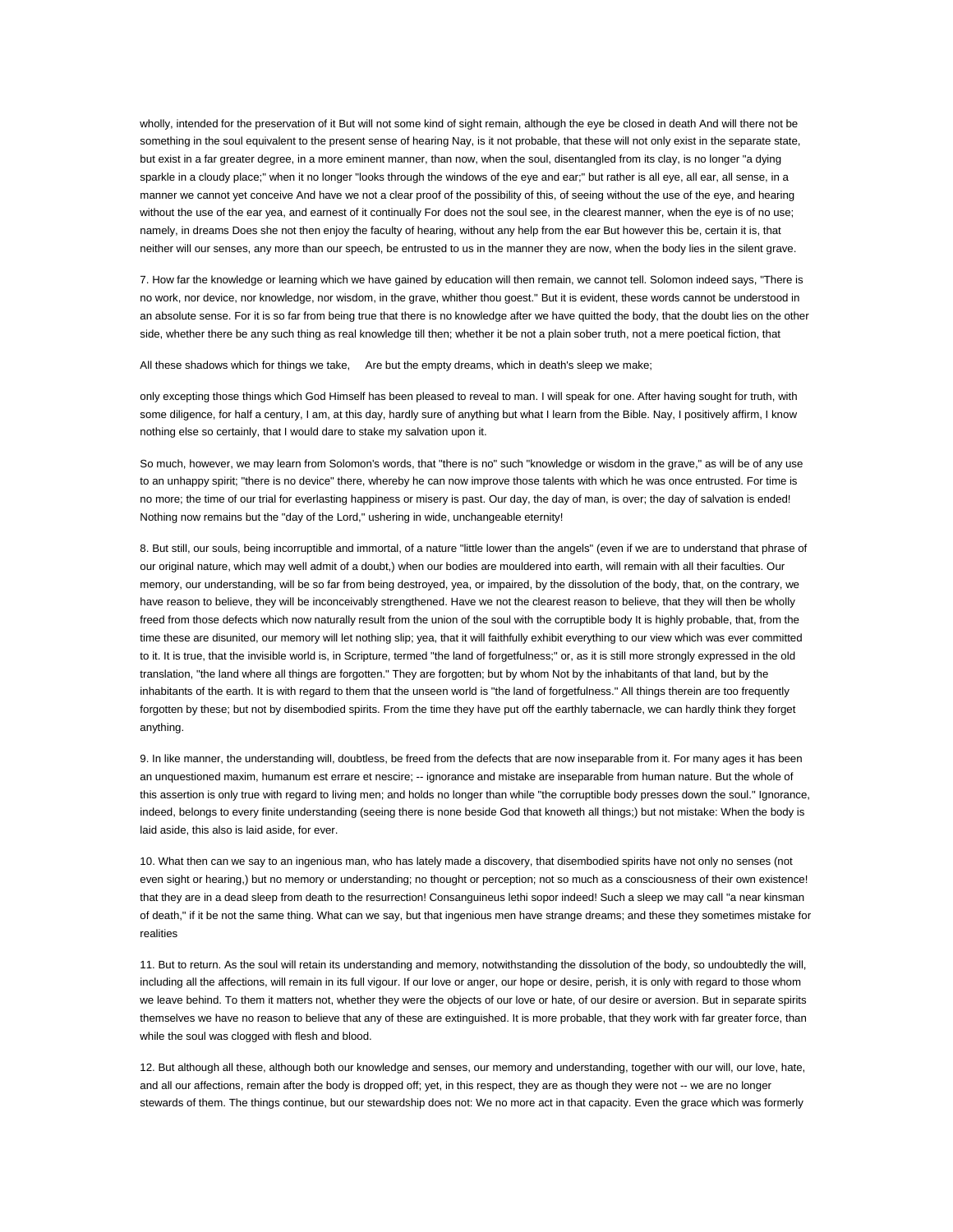entrusted with us, in order to enable us to be faithful and wise stewards, is now no longer entrusted for that purpose. The days of our stewardship are ended.

III. 1. It now remains, that, being no longer stewards, we give an account of our stewardship. Some have imagined, this is to be done immediately after death, as soon as we enter into the world of spirits. Nay, the Church of Rome does absolutely assert this; yea, makes it an article of faith. And thus much we may allow, the moment a soul drops the body, and stands naked before God, it cannot but know what its portion will be to all eternity. It will have full in its view, either everlasting joy, or everlasting torment; as it is no longer possible to be deceived in the judgment which we pass upon ourselves. But the Scripture gives us no reason to believe, that God will then sit in judgment upon us. There is no passage in all the oracles of God which affirms any such thing. That which has been frequently alleged for this purpose seems rather to prove the contrary; namely (Heb. 9:27,) "It is appointed for men once to die, and after this the judgment:" For, in all reason, the word "once" is here to be applied to judgment as well as death. So that the fair inference to be drawn from this very text is, not that there are two judgments, a particular and a general; but that we are to be judged, as well as to die, once only: Not once immediately after death, and again after the general resurrection; but then only "when the Son of man shall come in His glory, and all His holy angels with Him." The imagination therefore of one judgment at death, and another at the end of the world, can have no place with those who make the written Word of God the whole and sole standard of their faith.

2. The time then when we are to give this account is, when the "great white throne comes down from heaven, and he that sitteth thereon, from whose face the heavens and the earth flee away, and there is found no place for them." It is then "the dead, small and great, will stand before God; and the books will be opened:" -- The book of Scripture, to them who were entrusted therewith; the book of conscience to all mankind. The "book of remembrance," likewise (to use another scriptural expression,) which had been writing from the foundation of the world, will then be laid open to the view of all the children of men. Before all these, even the whole human race, before the devil and his angels, before an innumerable company of holy angels, and before God the Judge of all, thou wilt appear, without any shelter or covering, without any possibility of disguise, to give a particular account of the manner wherein thou hast employed all thy Lord's goods!

3. The Judge of all will then inquire, "How didst thou employ thy soul I entrusted thee with an immortal spirit, endowed with various powers and faculties, with understanding, imagination, memory, will, affections. I gave thee withal full and express directions, how all these were to be employed. Didst thou employ thy understanding, as far as it was capable, according to those directions; namely, in the knowledge of thyself and me -- my nature, my attributes -- my works, whether of creation, of providence, or of grace -- in acquainting thyself with my word -- in using every means to increase thy knowledge thereof -- in meditating thereon day and night Didst thou employ thy memory, according to my will, in treasuring up whatever knowledge thou hadst acquired, which might conduce to my glory, to thy own salvation, or the advantage of others Didst thou store up therein, not things of no value, but whatever instruction thou hadst learned from my word; and whatever experience thou hadst gained of my wisdom, truth, power, and mercy Was thy imagination employed, not in painting vain images, much less such as nourished "foolish and hurtful desires;" but in representing to thee whatever would profit thy soul, and awaken thy pursuit of wisdom and holiness Didst thou follow my directions with regard to thy will Was it wholly given up to me Was it swallowed up in mine, so as never to oppose, but always run parallel with it Were thy affections placed and regulated in such a manner, as I appointed in my word Didst thou give me thy heart Didst thou not love the world, neither the things of the world Was I the object of thy love Was all thy desire unto me, and unto the remembrance of my name Was I the joy of thy heart, the delight of thy soul, the chief among ten thousand Didst thou sorrow for nothing, but what grieved my spirit Didst thou fear and hate nothing but sin Did the whole stream of thy affections flow back to the ocean from whence they came Were thy thoughts employed according to my will -- not in ranging to the ends of the earth, not on folly, or sin; but on `whatsoever things were pure, whatsoever things were holy;' on whatsoever was conducive to my glory, and to `peace and good-will among men'"

4. Thy Lord will then inquire, "How didst thou employ the body wherewith I entrusted thee I gave thee a tongue to praise me therewith: Didst thou use it to the end for which it was given Didst thou employ it, not in evil speaking or idle speaking, not in uncharitable or unprofitable conversation; but in such as was good, as was necessary or useful either to thyself or others such as always tended, directly or indirectly, to `minister grace to the hearers' I gave thee, together with thy other senses, those grand avenues of knowledge, sight, and hearing: were these employed to those excellent purposes for which they were bestowed upon thee in bringing thee in more and more instruction in righteousness and true holiness I gave thee hands and feet, and various members, wherewith to perform the works which were prepared for thee: were they employed, not in doing `the will of the flesh,' of thy evil nature; or the will of the mind; (the things to which thy reason or fancy led thee;) but "the will of Him that sent" thee into the world, merely to work out thy own salvation Didst thou present all thy members, not to sin, as instruments of unrighteousness, but to me alone, through the Son of my love, `as instruments of righteousness'"

5. The Lord of all will next inquire, "How didst thou employ the worldly goods which I lodged in thy hands Didst thou use thy food, not so as to seek or place thy happiness therein, but so as to preserve thy body in health, in strength and vigour, a fit instrument for the soul Didst thou use apparel, not to nourish pride or vanity, much less to tempt others to sin, but conveniently and decently to defend thyself from the injuries of the weather Didst thou prepare and use thy house, and all other conveniences, with a single eye to my glory -- in every point seeking not thy own honour, but mine; studying to please, not thyself, but me Once more: in what manner didst thou employ that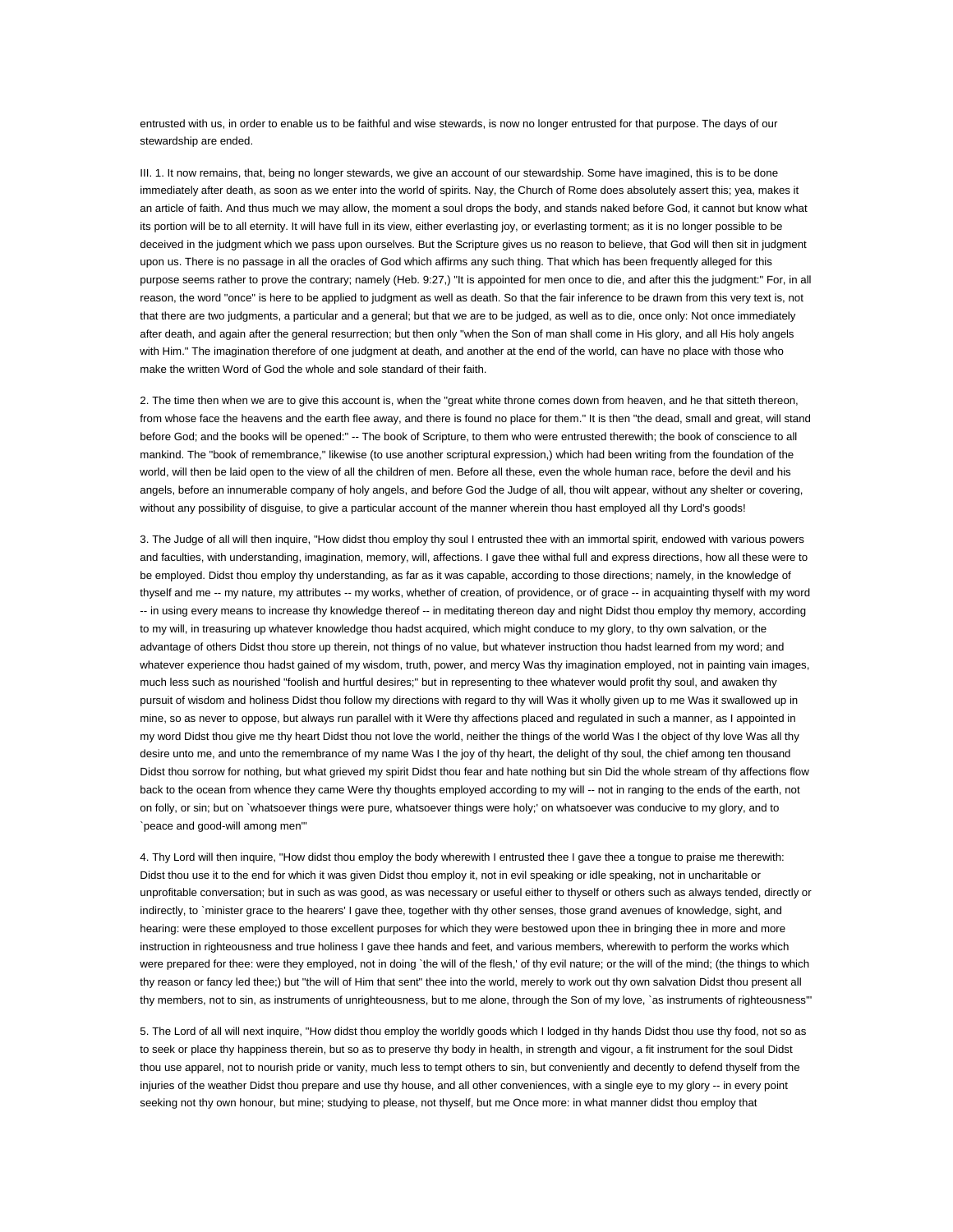comprehensive talent, money -- not in gratifying the desire of the flesh, the desire of the eye, or the pride of life; not squandering it away in vain expenses -- the same as throwing it into the sea; not hoarding it up to leave behind thee -- the same as burying it in the earth; but first supplying thy own reasonable wants, together with those of thy family; then restoring the remainder to me, through the poor, whom I had appointed to receive it; looking upon thyself as only one of that number of poor, whose wants were to be supplied out of that part of my substance which I had placed in thy hands for this purpose; leaving thee the right of being supplied first, and the blessedness of giving rather than receiving Wast thou accordingly a general benefactor to mankind feeding the hungry, clothing the naked, comforting the sick, assisting the stranger, relieving the afflicted, according to their various necessities Wast thou eyes to the blind, and feet to the lame, a father to the fatherless, and an husband to the widow And didst thou labour to improve all outward works of mercy, as means of saving souls from death"

6. Thy Lord will farther inquire, "Hast thou been a wise and faithful steward with regard to the talents of a mixed nature which I lent thee Didst thou employ thy health and strength, not in folly or sin, not in the pleasures which perished in the using, `not in making provision for the flesh, to fulfil the desires thereof,' but in a vigorous pursuit of that better part which none could take away from thee Didst thou employ whatever was pleasing in thy person or address, whatever advantages thou hadst by education, whatever share of learning, whatever knowledge of things or men, was committed thee, for the promoting of virtue in the world, for the enlargement of my kingdom Didst thou employ whatever share of power thou hadst, whatever influence over others, by the love or esteem of thee which they had conceived, for the increase of their wisdom and holiness Didst thou employ that inestimable talent of time, with wariness and circumspection, as duly weighing the value of every moment, and knowing that all were numbered in eternity Above all, wast thou a good steward of my grace, preventing, accompanying, and following thee Didst thou duly observe, and carefully improve, all the influences of my Spirit -- every good desire, every measure of light, all His sharp or gentle reproofs How didst thou profit by `the Spirit of bondage and fear,' which was previous to `the Spirit of adoption' And when thou wast made a partaker of this Spirit, crying in thy heart, "Abba, Father," didst thou stand fast in the glorious liberty wherewith I made thee free Didst thou from thenceforth present thy soul and body, all thy thoughts, thy words, and actions, in one flame of love, as a holy sacrifice, glorifying me with thy body and thy spirit Then `well done, good and faithful servant! Enter thou into the joy of thy Lord!'"

And what will remain, either to the faithful or unfaithful steward Nothing but the execution of that sentence which has been passed by the righteous Judge; fixing thee in a state which admits of no change through everlasting ages! It remains only that thou be rewarded, to all eternity, according to thy works.

IV. 1. From these plain considerations we may learn, First, How important is this short, uncertain day of life! How precious, above all utterance, above all conception, is every portion of it!

The least of these a serious care demands; For though they're little, they are golden sands!

How deeply does it concern every child of man, to let none of these run to waste; but to improve them all to the noblest purposes, as long as the breath of God is in his nostrils!

2. We learn from hence, Secondly, that there is no employment of our time, no action or conversation, that is purely indifferent. All is good or bad, because all our time, as everything we have, is not our own. All these are, as our Lord speaks, ta allotria -- the property of another; of God our Creator. Now, these either are or are not employed according to his will. If they are so employed, all is good; if they are not, all is evil. Again: it is His will, that we should continually grow in grace, and in the living knowledge of our Lord Jesus Christ. Consequently, every thought, word, and work, whereby this knowledge is increased, whereby we grow in grace, is good; and every one whereby this knowledge is not increased, is truly and properly evil.

3. We learn from hence, Thirdly, that there are no works of supererogation; that we can never do more than our duty; seeing all we have is not our own, but God's; all we can do is due to Him. We have not received this or that, or many things only, but everything from Him: therefore, everything is His due. He that gives us all, must needs have a right to all: so that if we pay Him anything less than all, we cannot be faithful stewards. And considering, "every man shall receive his own reward, according to his own labour," we cannot be wise stewards unless we labour to the uttermost of our power; not leaving anything undone which we possibly can do, but putting forth all our strength.

4. Brethren, "who is an understanding man and endued with knowledge among you" Let him show the wisdom from above, by walking suitably to his character. If he so account of himself as a steward of the manifold gifts of God, let him see that all his thoughts, and words, and works, be agreeable to the post God has assigned him. It is no small thing, to lay out for God all which you have received from God. It requires all your wisdom, all your resolution, all your patience and constancy; far more than ever you had by nature, but not more than you may have by grace. For His grace is sufficient for you; and "all things," you know, "are possible to him that believeth." By faith, then, "put on the Lord Jesus Christ;" "put on the whole armour of God;" and you shall be enabled to glorify Him in all your words and works; yea, to bring every thought into captivity to the obedience of Christ! Edinburgh, May 14, 1768